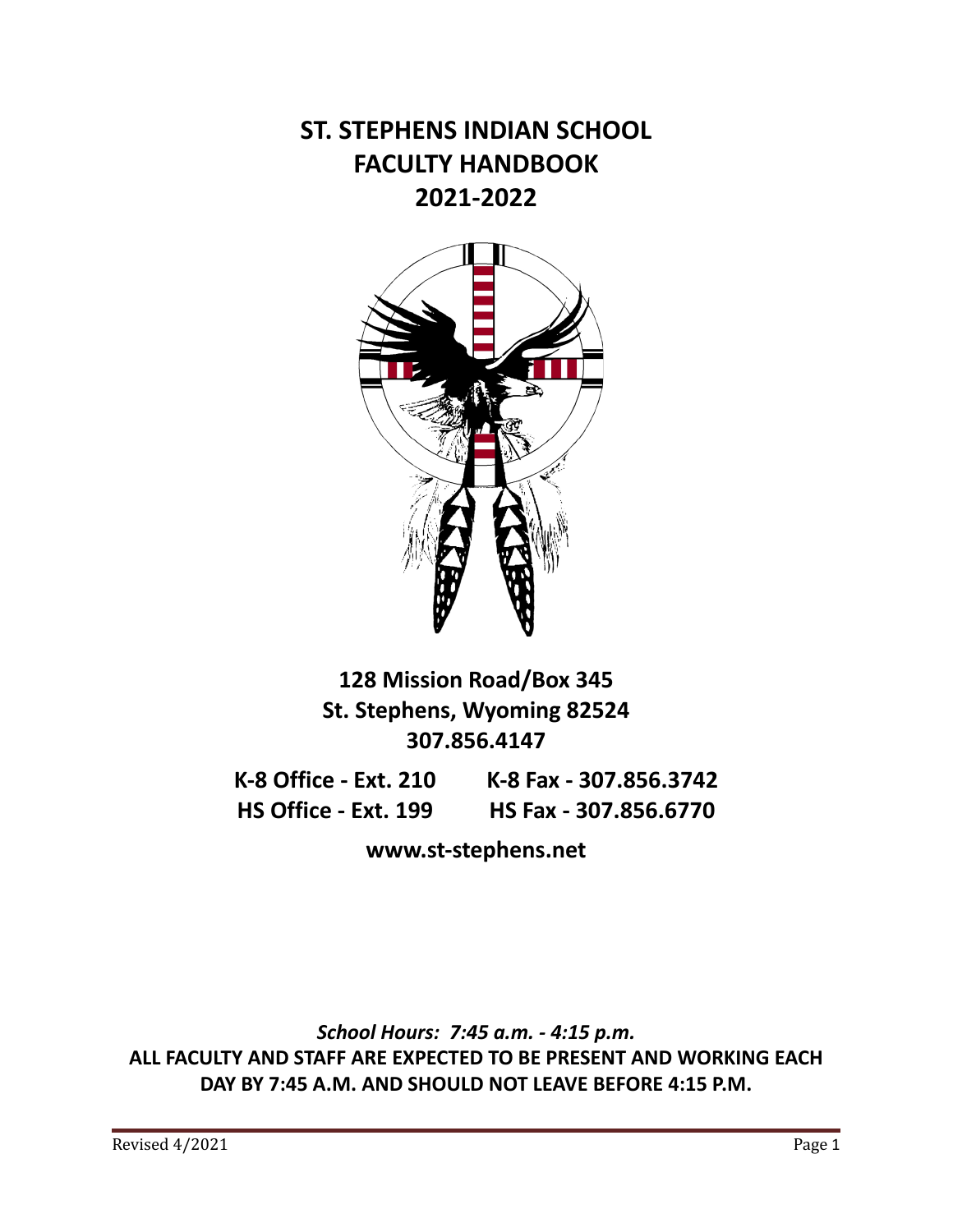# **MISSION STATEMENT** *TO WALK WITH DIGNITY, KNOWLEDGE, AND WISDOM*

# **VISION STATEMENT**

All students will be provided a safe, success-oriented, culturally-responsive educational environment which will develop responsible, respectful, productive, and well-adjusted individuals in an ever-changing world.

# **PHILOSOPHY**

We, at St. Stephens Indian School, believe in the simple philosophy of life that has sustained the Indian people through the centuries: to walk with dignity, knowledge, and wisdom; to live in harmony with Earth and everything on it; to acknowledge, with thanks, the Great Spirit.

We believe that St. Stephens Indian School exists first and foremost for teaching and learning. Our students will be taught the skills needed to live and be leaders in modern society, within a curriculum framework, which includes the art, language, and beliefs of American Indian culture and heritage.

We believe that all students can learn when provided with a positive, success-oriented, and safe environment. STUDENTS, TEACHERS, ADMINISTRATORS, PARENTS, AND COMMUNITY MEMBERS ARE EQUALLY IMPORTANT IN THE LEARNING PROCESS.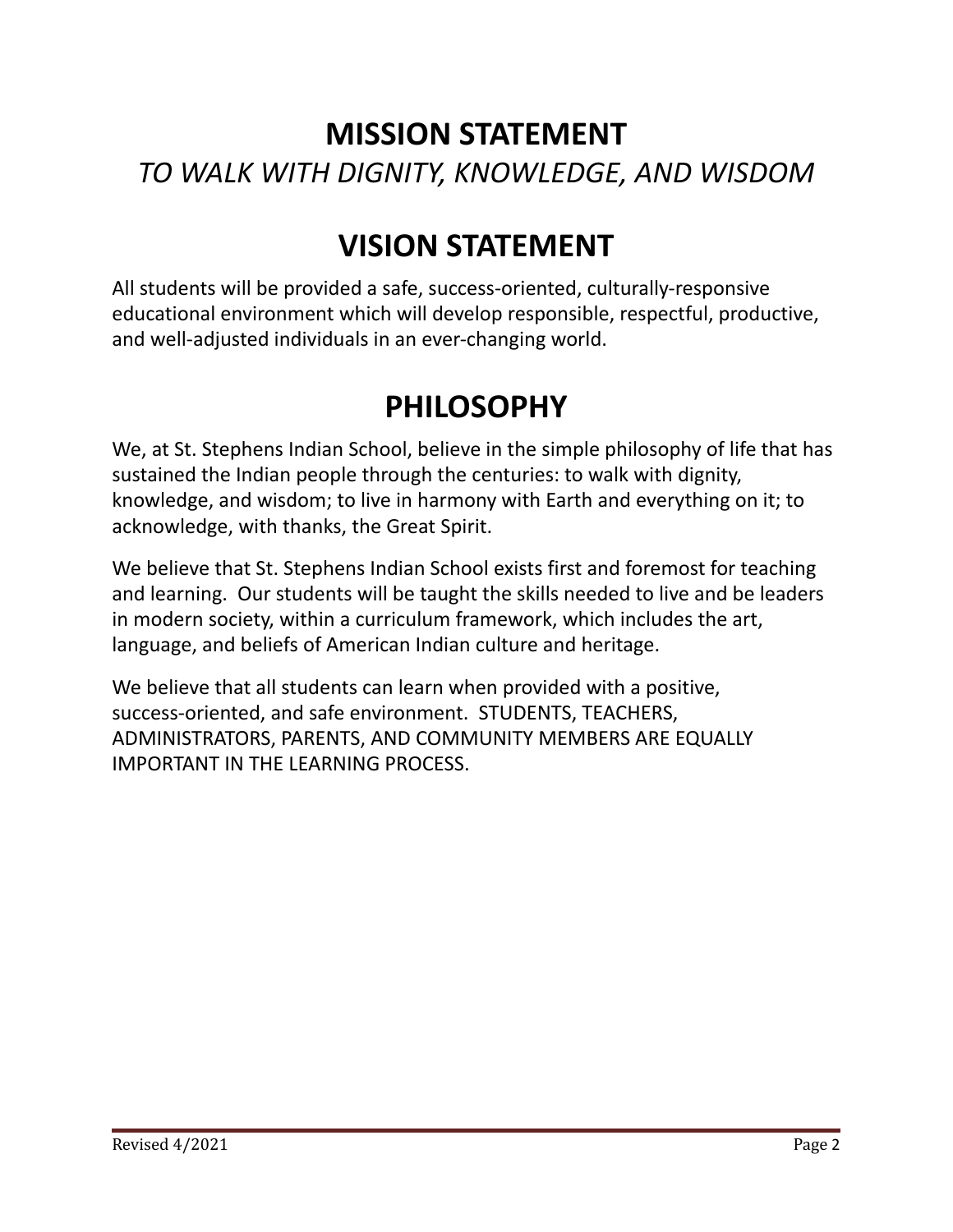### **Attendance**

Teachers and support staff are to be in the school building and on duty during all school hours. Staff attendance at school and at school-sponsored activities builds positive relationships with coworkers, students, and families. Staff attendance is required at local inservice, teacher planning meetings, and scheduled staff meetings, as well. Punctuality exhibits professionalism and is required. The Annual School Board Meeting, 8<sup>th</sup> Grade Moving Up Ceremony, and High School Graduation are important and staff should attend. In addition, to vote for School Board Members, attendance at one regular board meeting is required.

In case of an **EMERGENCY** that requires staff members to leave the building, they must first inform the administration and office personnel of his/her whereabouts and time of return. Faculty and staff are not to schedule routine errands during working hours, **even during scheduled planning times**. Staff presence is essential to the operations of the school. With the four-day school week, it is strongly encouraged that all staff members schedule medical, dental, and other personal appointments on Fridays.

St. Stephens is a closed campus school. Planning periods before and after lunch (or at any time of day) should not be used as extended lunch hours. During planning periods, teachers are expected to be **planning for instructional delivery to students**. A portion of teachers' planning periods should be dedicated to students in the Student Support Center (SSC). In addition, from time to time during planning periods, an administrator may require a teacher to cover another class if a substitute is not available. Every effort will be made to locate qualified substitutes to keep this from happening, however, if needed, teachers will be required to help in this area.

Personal cell phone use should be limited to times when staff members are not supervising students. However, it is acceptable to use one's cell phone to contact an administrator or security person in times of emergency. Using one's cell phone to contact other staff is also allowable as long as it does not disrupt the instructional delivery to students in either class.

# **Staff/Faculty Meetings**

All staff members will be notified of the time and location for staff/faculty meetings. Attendance at these meetings is mandatory and punctuality is required. Additional staff/departmental meetings may be scheduled at times and locations to be determined. If a staff member is unable to attend, it is their responsibility to notify the administration prior to the meeting. Coaches who are also staff members are required to attend staff meetings. It is the responsibility of the coach to make arrangements for their practices.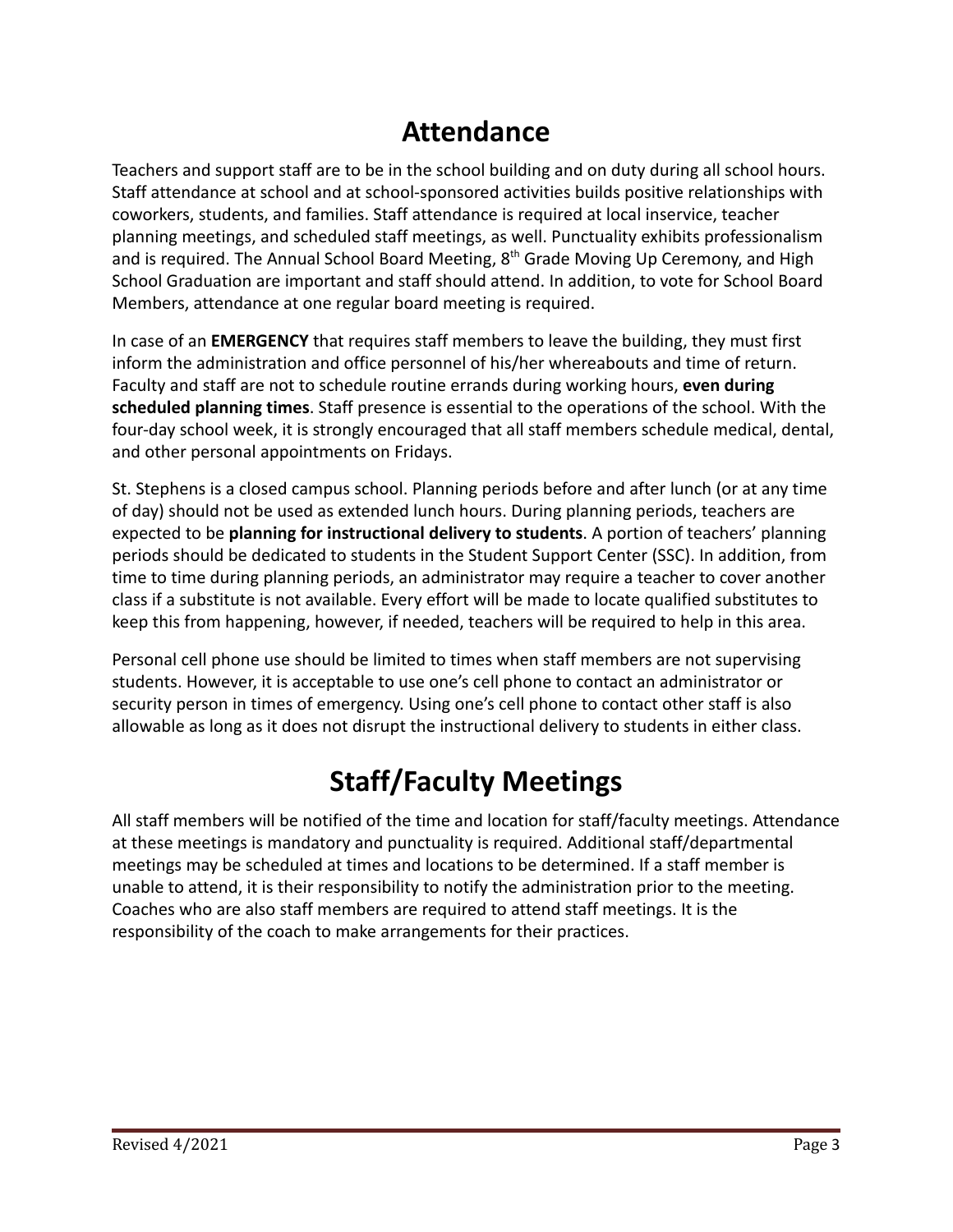### **Personal Leave, Vacation, and Holidays**

For details about personal leave, vacations, and holidays, please see the business office.

No staff leave will be granted except for medical or bereavement, for two weeks following the beginning of the school year and two weeks prior to the closing of the school year. In addition, no staff leave will be granted except for medical or bereavement, for scheduled professional development days.

### **Dress**

All staff members will wear appropriate professional clothing and footwear at all times. Our dress and appearance sets examples for our students, contributes to the school atmosphere, and exhibits professionalism.

### **Profanity**

No profanity is to be used in the presence of students, parents, or other staff. Profanity must also not be directed to students, parents, or other staff.

## **Duty**

All teachers/aides will be placed on a rotating roster for duty assignments. These rosters will be provided by the administration. Coaches will be assigned a duty schedule that accommodates their after school duties; this may result in a coach having more duty rotations in their off seasons.

### **Emergency Drills**

Emergency Drills will be held at least monthly, during which teachers shall supervise all student movement and behavior. Staff members shall treat each drill as if it were real; we never know when a real emergency may happen. The current Crisis Management Plan shall be posted in each classroom near the door, staff should be familiar with the plan, thoroughly discuss the plans with the students, and ensure proper conduct of the plans. Once a building has been exited, no one should re-enter until the 'all clear' has been received. After a lockdown, the safety director will unlock all doors; staff members should not unlock/open any doors.

### **Classrooms and Work Areas**

Desks and chairs should be appropriately arranged to allow full teacher supervision of students, at all times. The setup of the classroom is the responsibility of each individual teacher.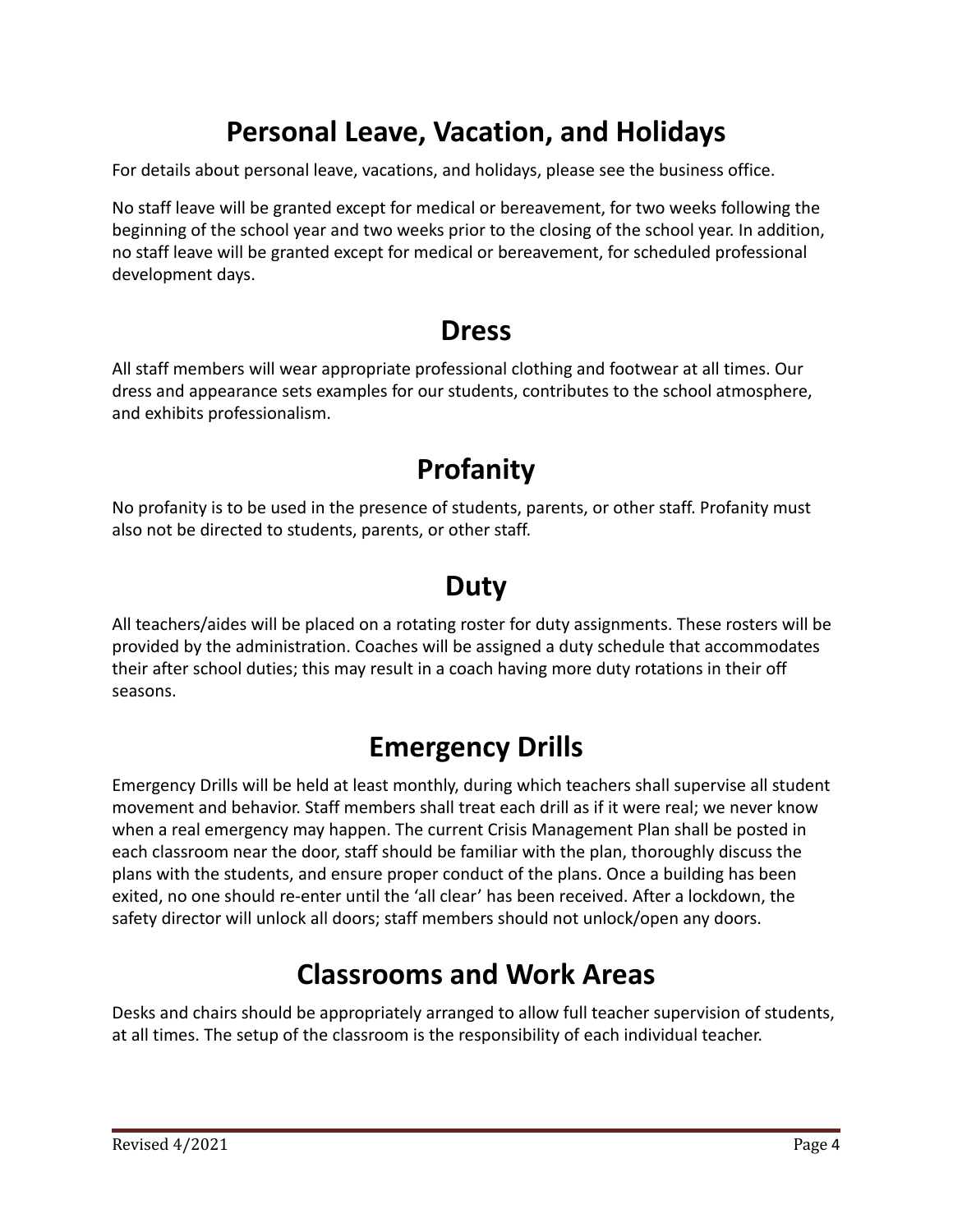## **Daily Classroom Procedures**

Take roll electronically every day at the beginning of each class period. It is very important to have accurate attendance records.

## **Supervision of Students**

Student supervision is the responsibility of every staff member - all day - everyday. Staff members should place themselves accordingly in the classroom and hallways, be aware of what is happening, and allow for maximum supervision and control. In addition, it is the professional obligation of staff members to know and practice good behavior management strategies. Serious disruptions that cannot be handled in the classroom will be referred to and handled by the administration. Staff members should never be on their phones while supervising students.

Teachers and aides will attend **ALL** assemblies and accompany, supervise, and sit with students. Further, students must be supervised not only during school hours, but also at all times during school-related activities/events.

### **Facility Use**

Administrators may open doors for staff desiring to work late or on weekends. However, it is the responsibility of the staff member to ensure that all outside doors are locked when they leave.

Coaches/sponsors must ensure that all doors are locked and that all athletes/participants have left campus prior to leaving the school following a meeting, practice, event, or contest.

# **Staff Parking**

All staff will park their personal vehicles in the designated parking lot.

### **Lesson Plans**

Lesson plans should be housed in Google Classroom and shared with the building principal. The format of lesson plan(s) will be at the discretion of each building principal.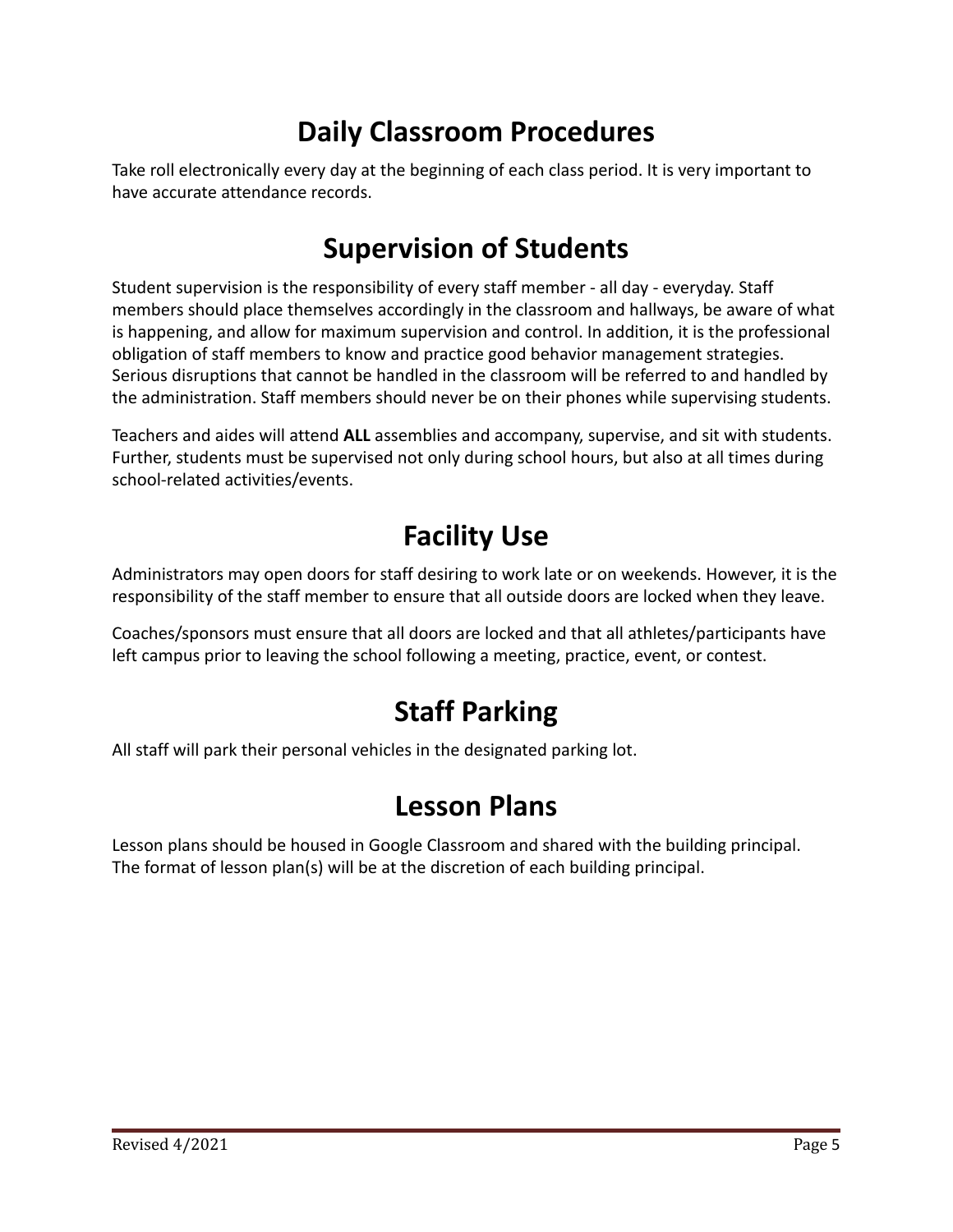## **Sub Plans**

Sub plans should include: materials needed, written objectives, assignments, homework, cultural relevance, standards, seating charts, and testing material. Staff should keep sub plans in a readily accessible location that can be found quickly by your substitute. Accuracy and legibility are important, as your substitute depends upon this planning.

Emergency sub plans should be in the office/classroom in the case that a teacher is unexpectedly absent. Building principals will give an example of what emergency sub plans should look like.

### **Substitute Teachers**

If a substitute is needed, due to illness or emergency, staff must call his/her supervisor as soon as the need is known. This is very important as finding substitutes can be difficult. In addition, substitute teachers affect student learning and early communication is appreciated.

# **Staff Evaluation**

An **Initial Teacher** is defined as:

- One who is working in their first three years of teaching or,
- One who is in their first year in the district regardless of experience level.

#### An **Experienced Teacher** is defined as:

One who has three or more years of experience including at least one year at St. Stephens.

Initial Teachers shall be evaluated at least two times per year. The first evaluation shall be conducted no later than the end of the first semester, the second no later than February 28<sup>th</sup>. Experienced Teachers shall be evaluated at least one time per year, no later than February 28<sup>th</sup>.

### **Staff Travel**

Staff members are encouraged to attend inservice and professional development trainings in their areas of expertise. The number of reimbursable trips is limited, however, so staff are asked to submit travel requests as early as possible. All staff travel must be approved by the superintendent, and in some cases, by the school board.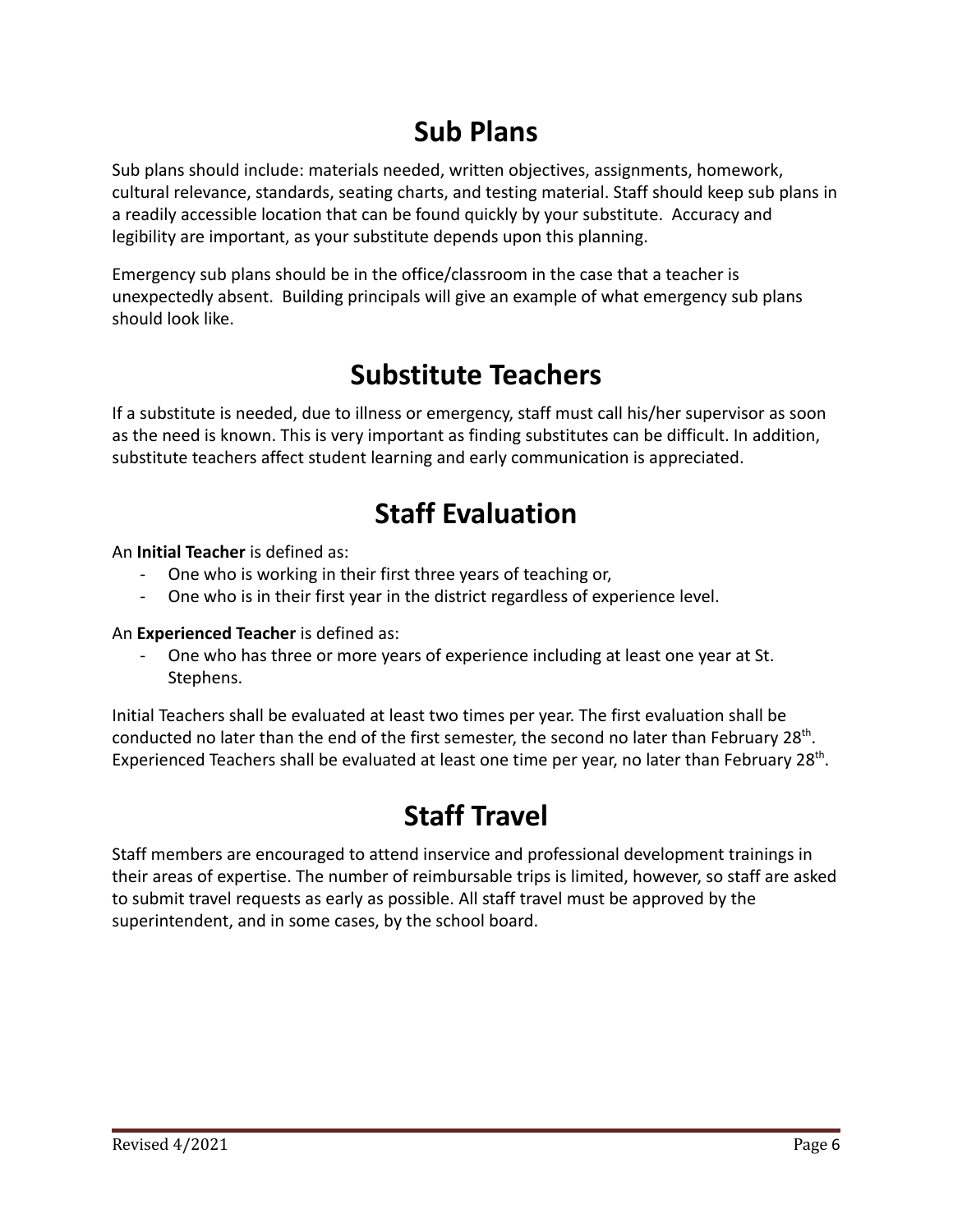## **Staff Travel Arrangements**

Travel request forms must be turned in to the business office. The business office will make the travel arrangements. All costs (per diem/mileage) are applied on the basis of Federal Government GSA rates. These rates may be subject to change. We encourage the use of school vehicles for all school-related travel. If a staff member chooses to take a school vehicle, he/she will not receive mileage in their travel check. Instead, he/she will use a school gas card.

Motel arrangements are made and paid for by the business office. Any incidental charges must be paid for by the staff member. If the staff member is unable to attend the trip, it is the responsibility of the staff member to cancel the room and pay any necessary cancellation fees.

# **Coach/Sponsor Policy for Hourly Staff Members**

All hourly staff members who are receiving additional pay for coaching/extra-curricular activities must use personal leave whenever they miss their regular work hours for an activity/sponsor work. Hourly employees must clock-out before they begin their extra-curricular activity. These extra-curricular activities include: all coaching positions, concession sponsors, NHS sponsors, athletic event workers, and student council sponsors. This only pertains to hourly staff. Salary staff do not need to worry about clocking in and out for coach/sponsor activities.

#### **\*\*\* Extracurricular sponsors are not permitted to miss regular school duties unless it is for a school-sponsored, scheduled event. \*\*\***

## **Activity Bus/Suburban**

- Light's On suburbans will leave at 5:00.
- It is the responsibility of the driver to ensure that the suburbans are left clean.
- The activity bus runs at 5:30. Coaches/sponsors must have students ready to board the bus/suburban at 5:30.
- When all students have boarded the bus, coaches/sponsors must notify the driver.
- Coaches/sponsors must inspect the bus after all road trips. All trash should be picked up and the bus should be left clean.

# **Out of Town Events/Field Trips**

All students should have a complete "blanket" permission form at the beginning of the school year for field trips, with a reminder note being sent to the parents just prior to the event. Sponsors are responsible for cleanliness of the bus interior and supervision of students. Sponsors must enforce bus safety and school rules through close supervision. Behavior infractions will be handled by the chaperone/sponsor. If the group make-up is both male and female, then chaperones of both sexes must accompany the students on overnight trips. *See "Student Eligibility" in the Student & Parent Handbook.*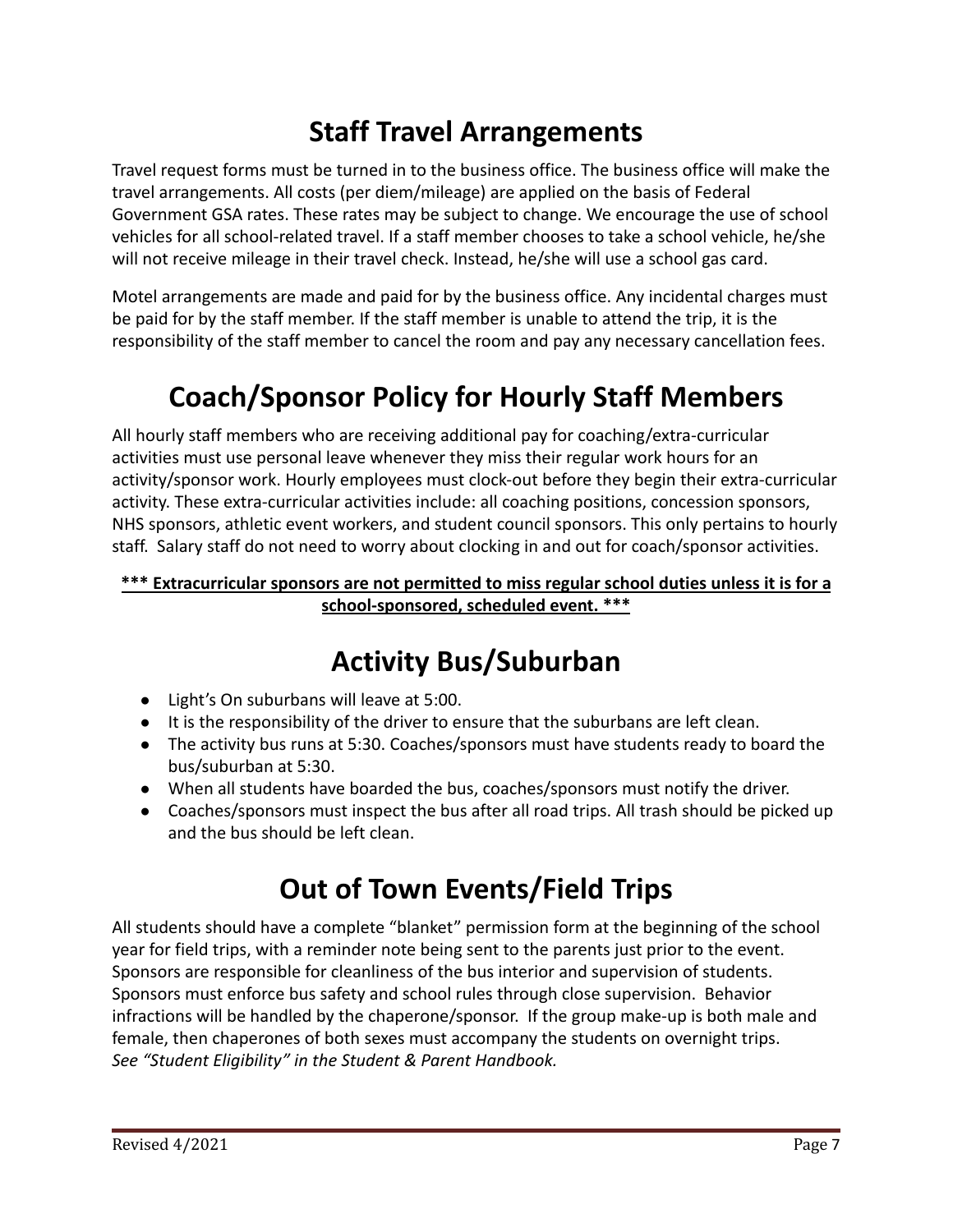### **Transportation of Students**

The transportation of students to and from sporting events, field trips, etc., is an important part of the supervision of students:

- The faculty sponsor/coach must accompany the group on each field trip, and to and from each game.
- Only a licensed adult school employee may drive vehicles transporting students (employees must get the proper documentation to the transportation director).
- The sponsor(s) must take roll prior to departure and prior to return, and account for all students. The attendance and sponsor's contact information should be left with the front office.
- Students are permitted to ride home with parents/guardians only if they sign out the student with the coach. Prior arrangements must be made with the administration if anyone other than the student's parent/guardian wants to sign them out.
- For extracurricular events, supervision does not end with the athletes being dropped off in the school parking lot. Supervision continues until ALL athletes have been taken home or picked up. No one should ever be left alone. Students must be dropped off at their home addresses. If a student needs to be dropped off at an alternate address, it must be cleared with the administration.
- \*\*\* Staff members/coaches should **NEVER** transport students in their personal vehicle. \*\*\*

### **Student Travel Arrangements**

Out-of-state travel must be approved one month in advance. The sponsor must provide information to the School Board along with proof that the money is in their activity account. The sponsor must have the Business Manager sign off that the money is in their activity account. **No one is authorized to approach the Tribes for money without administrative approval in advance of the Board's permission for the trip**.

### **Public Relations**

Staff members shall clear all news releases through the St. Stephens Indian School Superintendent. School policies, teachers, students, or events should not be compromised by remarks made to the public.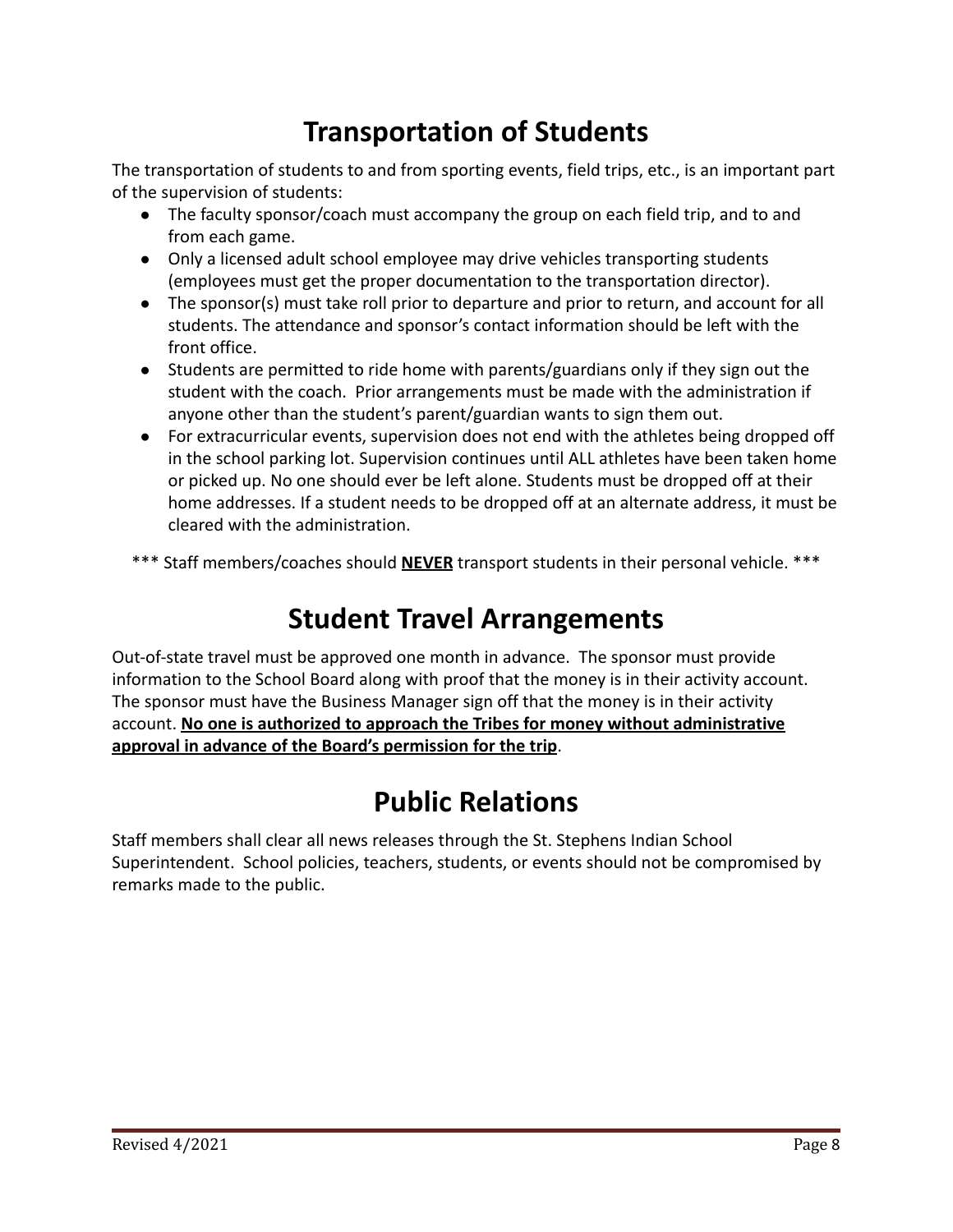### **Parent Communication**

Parent/Teacher conferences will be scheduled twice a year. Parent/Teacher conferences are reflected on the district calendar following the end of quarter 1 and quarter 3. Teacher attendance at Parent/Teacher Conferences is mandatory. Additional frequent contacts with parents of each student are strongly recommended. Parent notifications concerning positive aspects of student performance are encouraged.

Establishing positive community and parent relations is everyone's responsibility. The importance of regular communication to parents (when students struggle **AND** when they do well) cannot be overemphasized. Include written examples, with details of specific situations.

### **School Telephones**

Building telephones are for official school business. Teachers will be notified of incoming calls through a mailbox message (Check your box frequently). Only in case of emergency will a teacher be called from a class to a place or accept phone calls. All Long-Distance calls must originate from the secretary's phone and be properly logged. Non-business long distance calls are at the expense of the caller. Cell phones are brought at the risk of the staff member, and should never be used while supervising students.

### **Accounts**

All monies collected or earned by any school organization must be turned in to the business office for bank deposit. Any money not turned in, lost, or stolen must be replaced by the organization or sponsor. Money raised by classes, clubs, or other school groups is to be used for the benefit of the class, club, or group. Regular deposits to the business office are highly recommended. Building principals should be kept up-to-date on all fundraising.

## **Fundraising**

All fundraising must be cleared through the principal and superintendent. All money generated and spent for fundraising must also be accurately accounted for. It is recommended that fundraising projects be planned and scheduled well in advance of target dates to allow sufficient publicity and to avoid conflicts. The Tribes should not be approached for funding unless it has been approved by all administrators.

### **Grants**

All persons applying for grants must present them to the administrative team and obtain school board approval before the application is submitted. This will protect the district from any hidden costs and let the business manager know what may be coming in. Grant managers must keep the business manager updated on the grants once approved.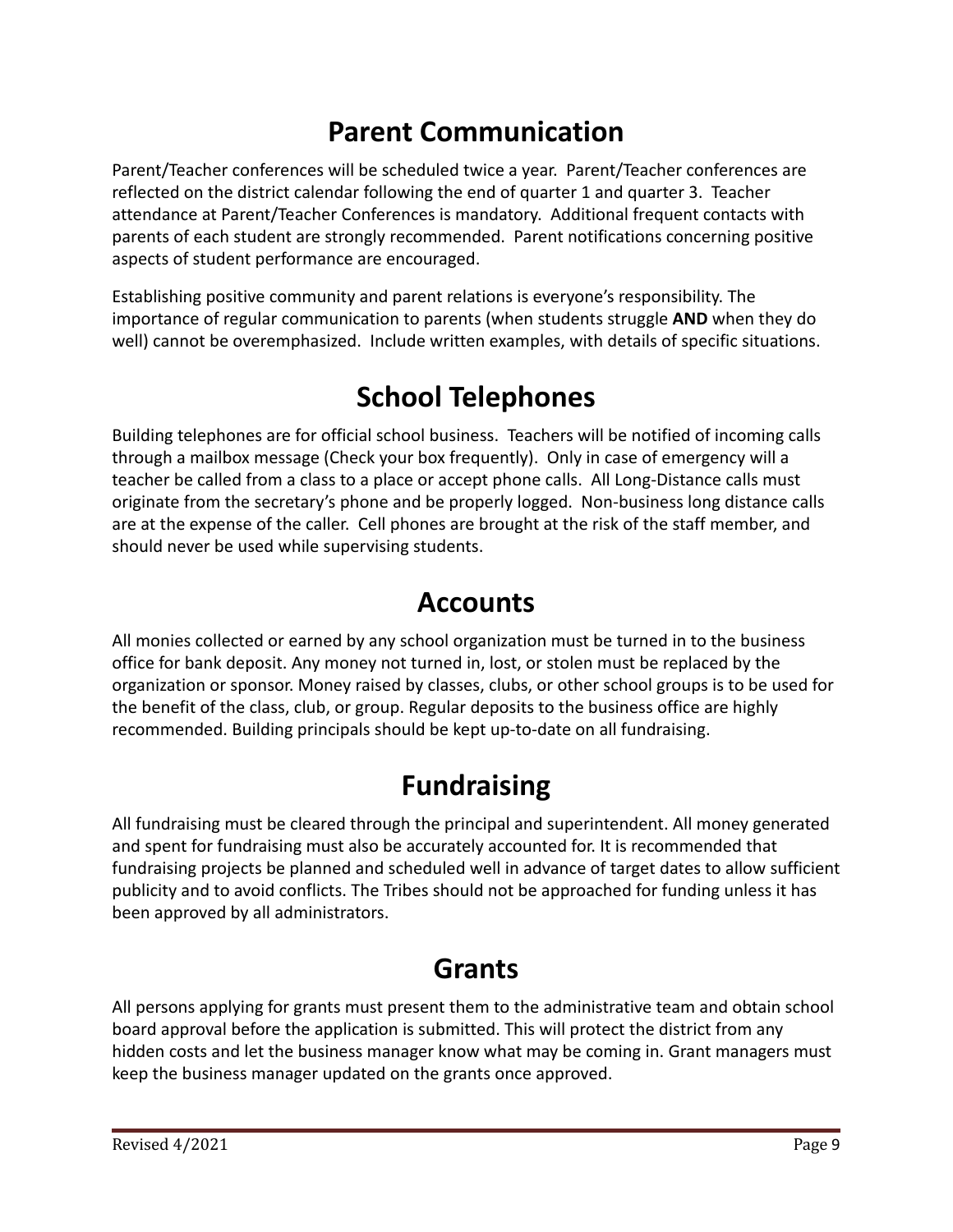## **Forms**

Important procedures and forms can be found in the Google Drive. If you have questions, please see the administration.

# **Purchasing and Ordering**

See "Procedures" folder in Google Drive. For other questions/concerns, see the administration.

### **Keys**

Keys are dispensed from the Plant Manager. At the end of the school year, keys must be returned prior to your check-out sheet being signed.

# **Technology Equipment**

Laptops, iPads, and other electronic devices must be checked out through the Technology Director. Any damages to the device when returned will be the responsibility of the employee. Repair costs will be taken from the school budget. However, it is possible that the employees will be held liable for repairs due to personal negligence.

# **Computer/Internet Acceptable Use Policy**

Staff are expected to follow Federal Department of Interior (DOI) regulations regarding computer/internet use. For the complete district policy, go to the school website, hover over the "Employees" feather, and click on 'Computer/Internet Policy.'

# **Bullying, Harassment, Sexual Harassment Policy**

Staff are expected to follow Global Compliance Network (GCN) regulations regarding bullying/harassment/sexual harassment. For the complete district policy, go to the school website, hover over the "Employees" feather, and click on 'Sexual Harassment Policy.'

## **Drug Free Workplace Policy**

Staff are expected to follow the General Compliance Network (GCN) regulations regarding drug/alcohol/tobacco use. For the complete district policy, go to the school website, hover over the "Employees" feather and click on 'Drug Policy.'

## **School Policy Manuals**

School policy manuals are available at both buildings.